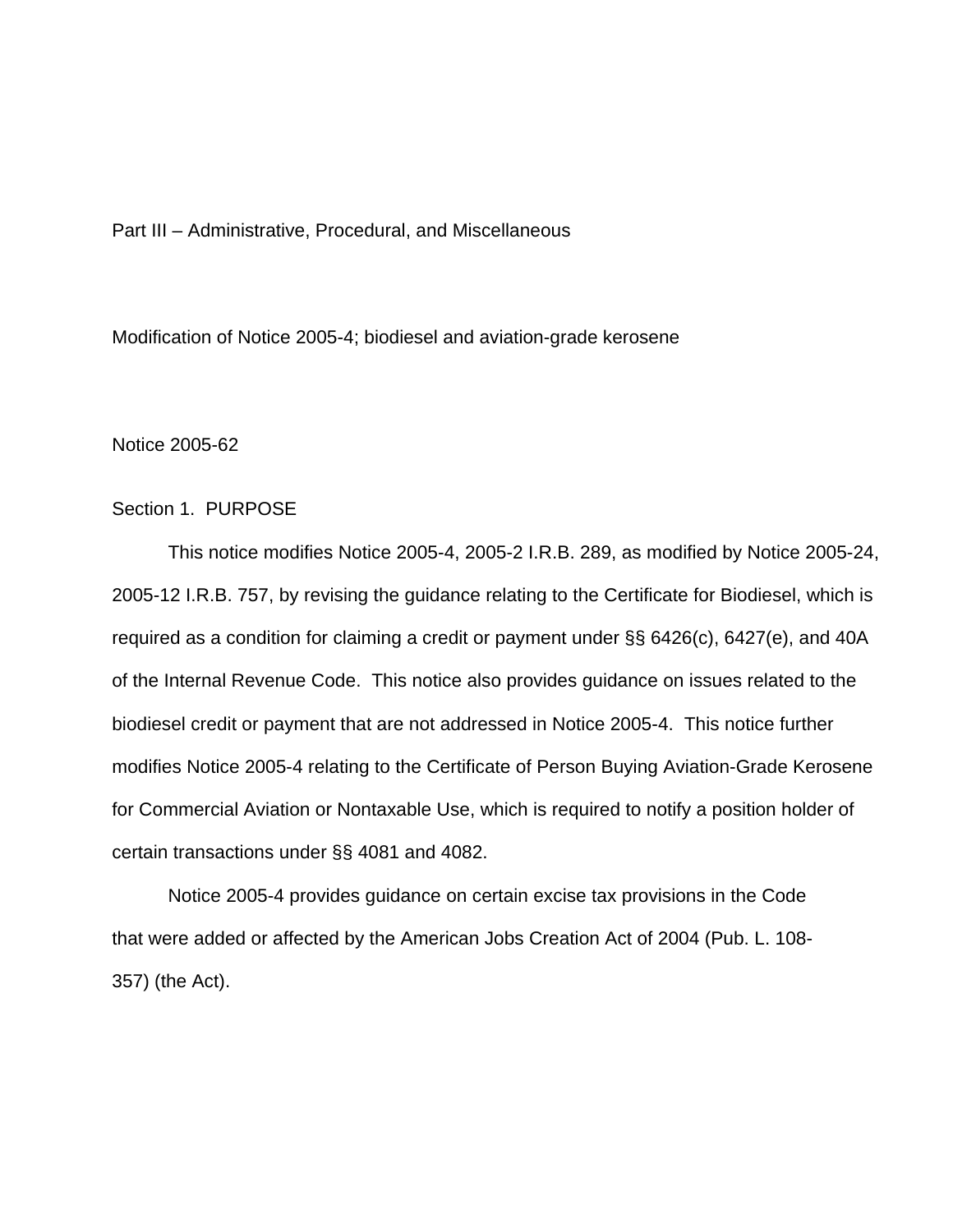Section 2. BIODIESEL CERTIFICATE

 (a) Section 2 of Notice 2005-4 provides guidance on credits and payments allowed for biodiesel fuel. Section 2(h) of that notice describes the Certificate for Biodiesel that, under the Code, the claimant must obtain "from" the producer of the biodiesel. This notice revises the certificate to clarify that the claimant may obtain the certificate either directly from the producer of the biodiesel or indirectly from a biodiesel reseller.

 (b) Section 2(h) of Notice 2005-4 also requires that each claim contain a statement that the claimant has in its possession an unexpired biodiesel certificate. This notice revises that rule so that the claimant generally must submit a copy of the certificate with its claim.

(c) This notice also provides guidance on accounting for commingled biodiesel.

 (d) Finally, this notice provides a transitional rule for claims that were made before August 29, 2005.

 (e) Accordingly, section 2(h) of Notice 2005-4 is revised to read as follows: Section 2. ALCOHOL AND BIODIESEL CLAIMS \* \* \* \* \*

 (h) Content of claim; commingled biodiesel--(1) In general. Section 6426(c)(4) of the Code provides that the biodiesel mixture credit of § 6426 is not allowed unless the producer of the mixture obtains a certificate, in such form and manner as may be prescribed by the Secretary, from the producer of the biodiesel that identifies the product produced and the percentage of biodiesel and agri-biodiesel in the product.

 $-2 -$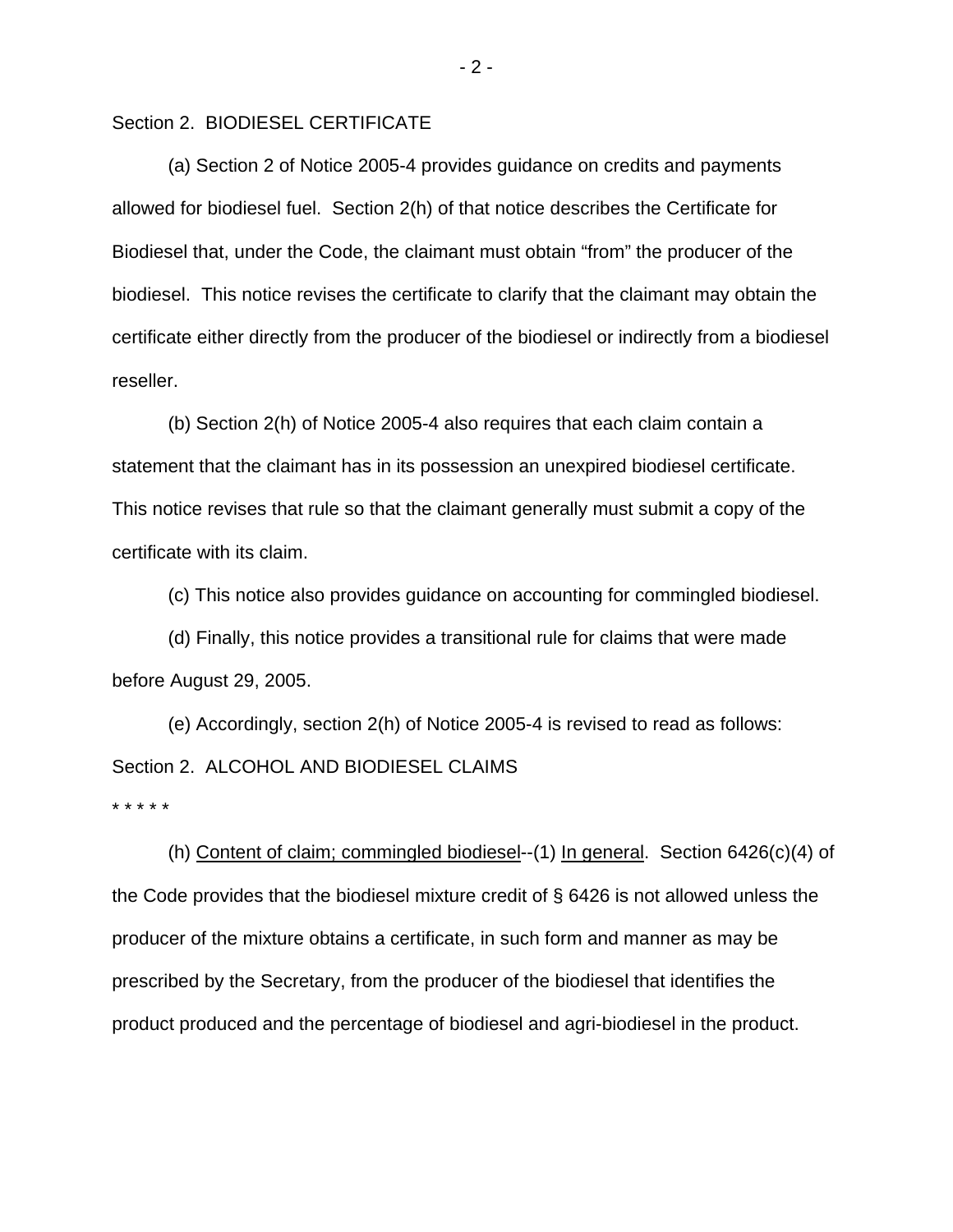Section 40A(b)(4) provides a similar rule for the biodiesel mixture credit and biodiesel credit allowed by § 40A. Under this notice, these rules will also apply to the credit or payment allowed for biodiesel mixtures by § 6427(e). Accordingly, each claim for a credit or payment under § 6426, 6427(e), or 40A, must contain the following information with respect to biodiesel or a biodiesel mixture covered by the claim:

 (i) The amount of agri-biodiesel and the amount of biodiesel other than agribiodiesel in the biodiesel or biodiesel mixture.

 (ii) A copy of the Certificate for Biodiesel described in paragraph (h)(2) of this section and, if applicable, the Statement(s) of Biodiesel Reseller described in paragraph (h)(3) of this section. However, in the case of a certificate and statement that supports a claim made on more than one claim form, the certificate and statement are to be included with the first claim and the claimant is to provide information related to the certificate on any subsequent claim in accordance with the instructions applicable to the claim form.

 (iii) A statement by the claimant that the claimant has no reason to believe that any information in the certificate (described in paragraph (h)(2) of this section) or statement (described in paragraph (h)(3) of this section) is false.

 (2) Certificate for Biodiesel--(i) In general. The certificate to be obtained by the claimant claiming a credit or payment under § 6426, 6427(e), or 40A consists of a statement that is signed under penalties of perjury by a person with authority to bind the biodiesel producer, is substantially in the same form as the model certificate in paragraph (h)(2)(ii) of this section, and contains all the information necessary to

- 3 -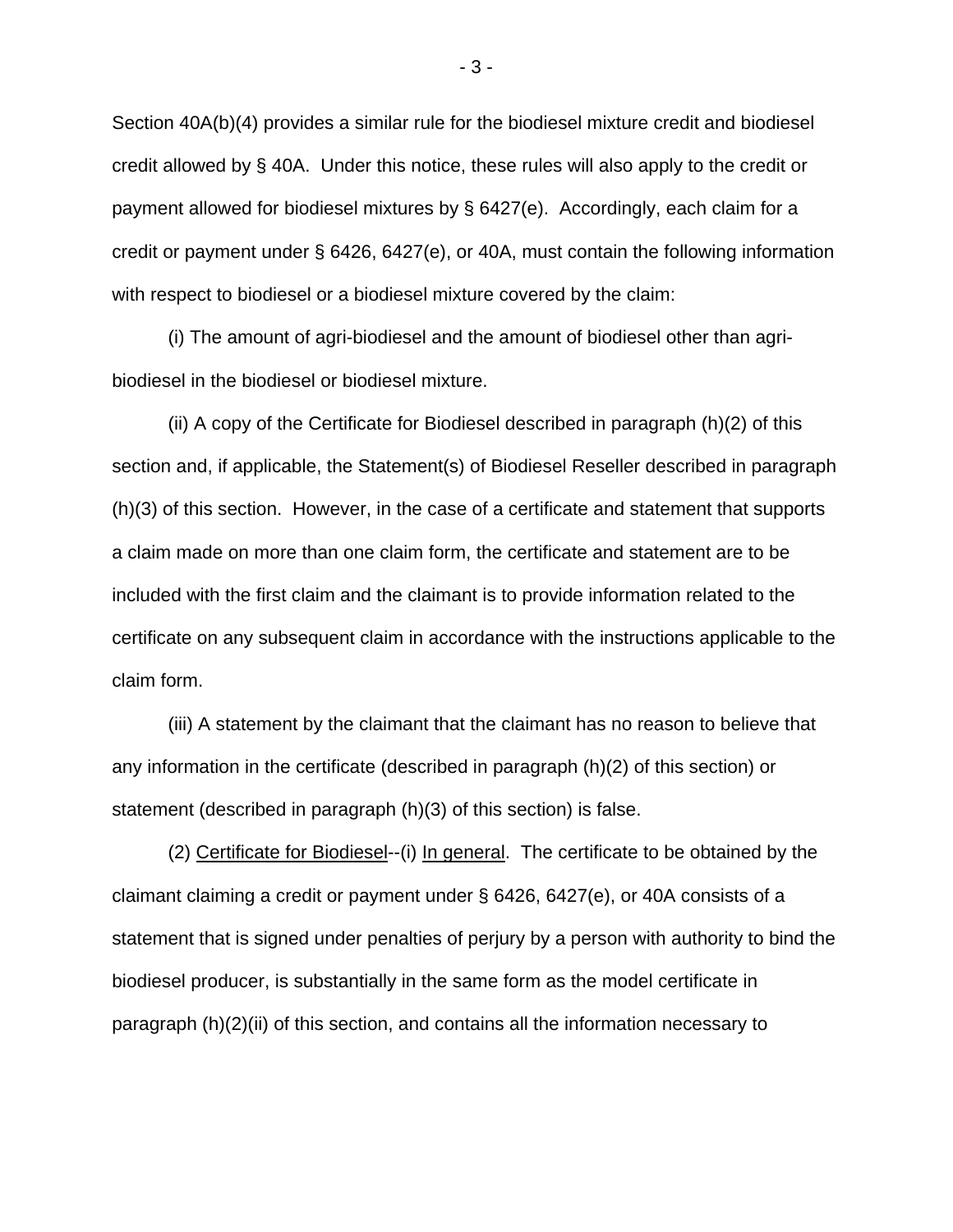complete such model certificate. In the case of a claimant that is the producer of the biodiesel, the information required on lines 2-7 of the model certificate is not applicable and those lines do not need to be completed. The certificate identification number is determined by the producer and must be unique to each certificate. A biodiesel producer may, with respect to a particular sale of biodiesel, provide multiple separate certificates, each applicable to a portion of the total volume of biodiesel sold. Thus, for example, a biodiesel producer that sells 5,000 gallons of biodiesel may provide its buyer with five certificates for 1,000 gallons each. The multiple certificates may be provided either to the buyer at or after the time of sale or to a reseller in the circumstances described in paragraph (h)(3)(i) of this section.

(ii) Model certificate.

# CERTIFICATE FOR BIODIESEL

Certificate Identification Number:

(To support a claim related to biodiesel or a biodiesel mixture under the Internal Revenue Code)

 The undersigned biodiesel producer ("Producer") hereby certifies the following under penalties of perjury:

\_\_\_\_\_\_\_\_\_\_\_\_\_\_\_\_\_\_\_\_\_\_\_\_\_\_\_\_\_\_\_\_\_\_\_\_\_\_\_\_\_\_\_\_\_\_\_\_\_\_\_\_\_\_\_\_\_\_\_\_\_\_\_\_\_\_\_\_

1.\_\_\_\_\_\_\_\_\_\_\_\_\_\_\_\_\_\_\_\_\_\_\_\_\_\_\_\_\_\_\_\_\_\_\_\_\_\_\_\_\_\_\_\_\_\_\_\_\_\_\_\_\_\_\_\_\_\_\_\_\_\_\_\_\_\_\_\_ \_\_\_\_\_\_\_\_\_\_\_\_\_\_\_\_\_\_\_\_\_\_\_\_\_\_\_\_\_\_\_\_\_\_\_\_\_\_\_\_\_\_\_\_\_\_\_\_\_\_\_\_\_\_\_\_\_\_\_\_\_\_\_\_\_\_\_\_\_\_

Producer's name, address, and employer identification number 2.\_\_\_\_\_\_\_\_\_\_\_\_\_\_\_\_\_\_\_\_\_\_\_\_\_\_\_\_\_\_\_\_\_\_\_\_\_\_\_\_\_\_\_\_\_\_\_\_\_\_\_\_\_\_\_\_\_\_\_\_\_\_\_\_\_\_\_\_

Name, address, and employer identification number of person buying the biodiesel from Producer

\_\_\_\_\_\_\_\_\_\_\_\_\_\_\_\_\_\_\_\_\_\_\_\_\_\_\_\_\_\_\_\_\_\_\_\_\_\_\_\_\_\_\_\_\_\_\_\_\_\_\_\_\_\_\_\_\_\_\_\_\_\_\_\_\_\_\_\_\_\_ \_\_\_\_\_\_\_\_\_\_\_\_\_\_\_\_\_\_\_\_\_\_\_\_\_\_\_\_\_\_\_\_\_\_\_\_\_\_\_\_\_\_\_\_\_\_\_\_\_\_\_\_\_\_\_\_\_\_\_\_\_\_\_\_\_\_\_

3.\_\_\_\_\_\_\_\_\_\_\_\_\_\_\_\_\_\_\_\_\_\_\_\_\_\_\_\_\_\_\_\_\_\_\_\_\_\_\_\_\_\_\_\_\_\_\_\_\_\_\_\_\_\_\_\_\_\_\_\_\_\_\_

Date and location of sale to buyer

- 4. This certificate applies to \_\_\_\_\_\_ gallons of biodiesel.
- 5. Producer certifies that the biodiesel to which this certificate relates is:
	- \_\_\_\_\_\_\_\_\_% Agri-biodiesel (derived solely from virgin oils)
- **EXECUTE:** We Biodiesel other than agri-biodiesel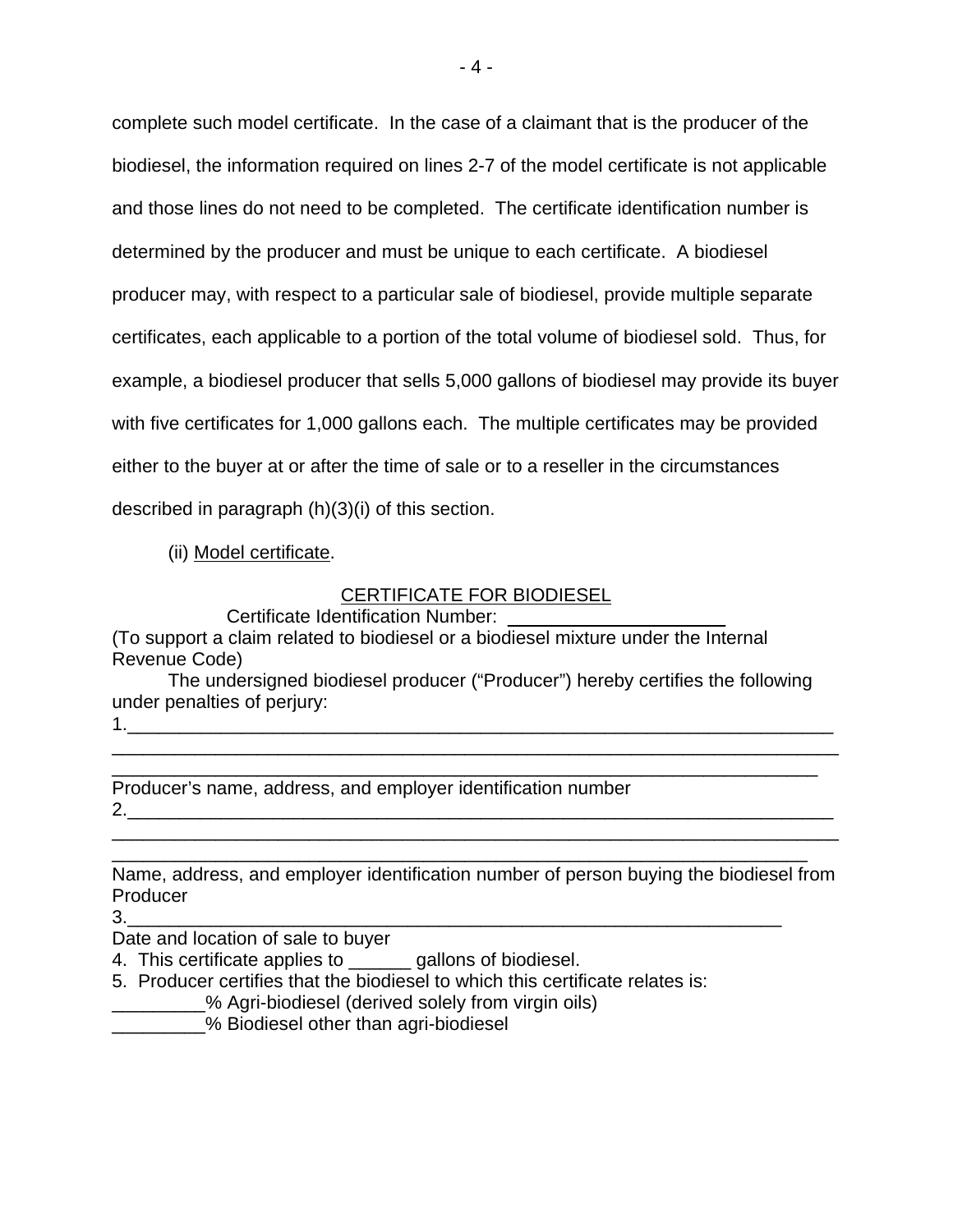This certificate applies to the following sale:

\_\_\_\_\_ Invoice or delivery ticket number

 \_\_\_\_\_ Total number of gallons of biodiesel sold under that invoice or delivery ticket number (including biodiesel not covered by this certificate)

 \_\_\_\_\_ Total number of certificates issued for that invoice or delivery ticket number 6.\_\_\_\_\_\_\_\_\_\_\_\_\_\_\_\_\_\_\_\_\_\_\_\_\_\_\_\_\_\_\_\_\_\_\_\_\_\_\_\_\_\_\_\_\_\_\_\_\_\_\_\_\_\_\_\_\_\_\_\_\_\_\_\_\_\_\_\_

Name, address, and employer identification number of reseller to whom certificate is issued (only in the case of certificates reissued to a reseller after the return of the original certificate)

\_\_\_\_\_\_\_\_\_\_\_\_\_\_\_\_\_\_\_\_\_\_\_\_\_\_\_\_\_\_\_\_\_\_\_\_\_\_\_\_\_\_\_\_\_\_\_\_\_\_\_\_\_\_\_\_\_\_\_\_\_\_\_\_\_\_\_\_\_\_ \_\_\_\_\_\_\_\_\_\_\_\_\_\_\_\_\_\_\_\_\_\_\_\_\_\_\_\_\_\_\_\_\_\_\_\_\_\_\_\_\_\_\_\_\_\_\_\_\_\_\_\_\_\_\_\_\_\_\_\_\_\_\_\_\_\_\_\_

7.\_\_\_\_\_\_\_\_ Original Certificate Identification Number (only in the case of certificates reissued to a reseller after return of the original certificate)

Producer is registered as a biodiesel producer with registration number \_\_\_\_\_\_. Producer's registration has not been suspended or revoked by the Internal Revenue Service.

 Producer certifies that the biodiesel to which this certificate relates is monoalkyl esters of long chain fatty acids derived from plant or animal matter that meets the requirements of the American Society of Testing and Materials D6751 and the registration requirements for fuels and fuel additives established by EPA under section 211 of the Clean Air Act (42 U.S.C. 7545).

 Producer understands that the fraudulent use of this certificate may subject Producer and all parties making any fraudulent use of this certificate to a fine or imprisonment, or both, together with the costs of prosecution.

\_\_\_\_\_\_\_\_\_\_\_\_\_\_\_\_\_\_\_\_\_\_\_\_\_\_\_\_\_\_\_\_\_\_\_\_\_\_\_\_\_\_\_\_\_\_\_\_\_\_\_\_\_\_\_\_\_\_\_\_\_\_\_\_

\_\_\_\_\_\_\_\_\_\_\_\_\_\_\_\_\_\_\_\_\_\_\_\_\_\_\_\_\_\_\_\_\_\_\_\_\_\_\_\_\_\_\_\_\_\_\_\_\_\_\_\_\_\_\_\_\_\_\_\_\_\_\_\_

\_\_\_\_\_\_\_\_\_\_\_\_\_\_\_\_\_\_\_\_\_\_\_\_\_\_\_\_\_\_\_\_\_\_\_\_\_\_\_\_\_\_\_\_\_\_\_\_\_\_\_\_\_\_\_\_\_\_\_\_\_\_\_\_

Printed or typed name of person signing this certificate

Title of person signing

Signature and date signed

(3) Statement of Biodiesel Reseller--(i) In general. A person that receives a

Certificate for Biodiesel, and subsequently sells the biodiesel without producing a

biodiesel mixture or claiming the biodiesel credit, is to give the certificate and a

statement that satisfies the requirements of this paragraph (h)(3) to its buyer. The

statement must contain all of the information necessary to complete the model

certificate in paragraph (h)(3)(iii) of this section and be attached to the Certificate for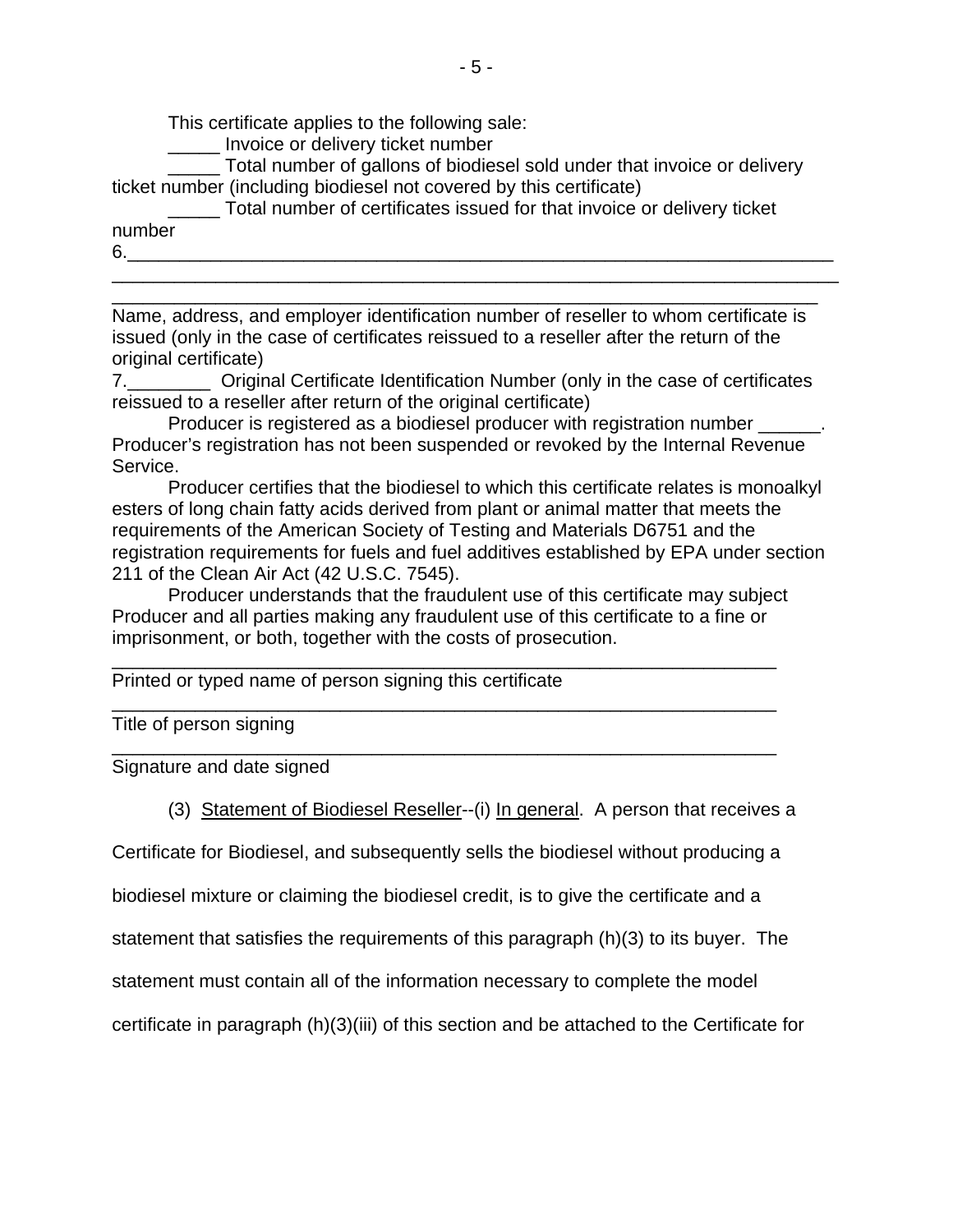Biodiesel. A reseller cannot make multiple copies of a Certificate for Biodiesel to divide the certificate between multiple buyers. If a single Certificate for Biodiesel applies to biodiesel that a reseller expects to sell to multiple buyers, the reseller should return the certificate (together with any statements provided by intervening resellers) to the producer who may reissue to the reseller multiple Certificates for Biodiesel in the appropriate volumes. The reissued certificates must include the Certificate Identification Number from the certificate that has been returned.

 (ii) Withdrawal of the right to provide a certificate. The Internal Revenue Service may withdraw the right of a buyer of biodiesel to provide the certificate and a statement under this section if the Internal Revenue Service cannot verify the accuracy of the buyer's statements. The Internal Revenue Service may notify any person to whom the buyer has provided a statement that the buyer's right to provide the certificate and a statement has been withdrawn.

# (iii) Model statement of biodiesel reseller.

### STATEMENT OF BIODIESEL RESELLER

(To support a claim related to biodiesel or a biodiesel mixture under the Internal Revenue Code)

 The undersigned biodiesel reseller ("Reseller") hereby certifies the following under penalties of perjury: 1.  $\blacksquare$ 

\_\_\_\_\_\_\_\_\_\_\_\_\_\_\_\_\_\_\_\_\_\_\_\_\_\_\_\_\_\_\_\_\_\_\_\_\_\_\_\_\_\_\_\_\_\_\_\_\_\_\_\_\_\_\_\_\_\_\_\_\_\_\_\_\_\_\_\_

\_\_\_\_\_\_\_\_\_\_\_\_\_\_\_\_\_\_\_\_\_\_\_\_\_\_\_\_\_\_\_\_\_\_\_\_\_\_\_\_\_\_\_\_\_\_\_\_\_\_\_\_\_\_\_\_\_\_\_\_\_\_\_\_\_\_\_\_\_\_ \_\_\_\_\_\_\_\_\_\_\_\_\_\_\_\_\_\_\_\_\_\_\_\_\_\_\_\_\_\_\_\_\_\_\_\_\_\_\_\_\_\_\_\_\_\_\_\_\_\_\_\_\_\_\_\_\_\_\_\_\_\_\_\_\_\_\_\_

Reseller's name, address, and employer identification number 2.\_\_\_\_\_\_\_\_\_\_\_\_\_\_\_\_\_\_\_\_\_\_\_\_\_\_\_\_\_\_\_\_\_\_\_\_\_\_\_\_\_\_\_\_\_\_\_\_\_\_\_\_\_\_\_\_\_\_\_\_\_\_\_\_\_\_\_\_

Name, address, and employer identification number of Reseller's buyer 3.\_\_\_\_\_\_\_\_\_\_\_\_\_\_\_\_\_\_\_\_\_\_\_\_\_\_\_\_\_\_\_\_\_\_\_\_\_\_\_\_\_\_\_\_\_\_\_\_\_\_\_\_\_\_\_\_\_\_\_\_\_\_\_\_\_\_\_\_

Date and location of sale to buyer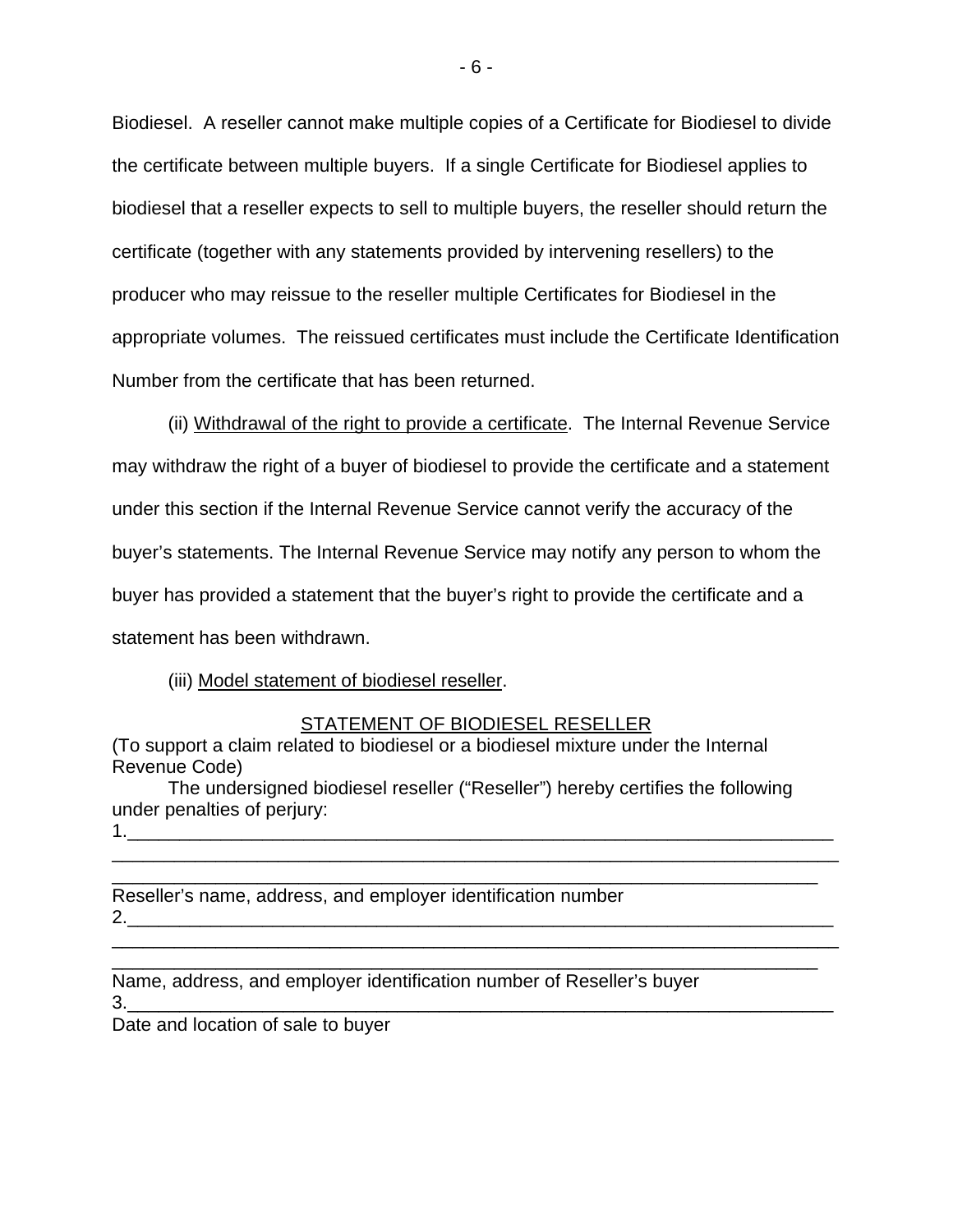4.\_\_\_\_\_\_\_\_\_\_\_\_\_\_\_\_\_\_\_\_\_\_\_\_\_\_\_\_\_\_\_\_\_\_\_\_\_\_\_\_\_\_\_\_\_\_\_\_\_\_\_\_\_\_\_\_\_\_\_\_\_\_\_\_\_\_\_\_

Volume of biodiesel sold

5.\_\_\_\_\_\_\_\_\_\_\_\_\_\_\_\_\_\_\_\_\_\_\_\_\_\_\_\_\_\_\_\_\_\_\_\_\_\_\_\_\_\_\_\_\_\_\_\_\_\_\_\_\_\_\_\_\_\_\_\_\_\_\_\_\_\_\_\_ Certificate Identification Number on the Certificate for Biodiesel

 Reseller has bought the biodiesel described in the accompanying Certificate for Biodiesel and Reseller has no reason to believe that any information in the certificate is false.

 Reseller has not been notified by the Internal Revenue Service that its right to provide a certificate and a statement has been withdrawn.

\_\_\_\_\_\_\_\_\_\_\_\_\_\_\_\_\_\_\_\_\_\_\_\_\_\_\_\_\_\_\_\_\_\_\_\_\_\_\_\_\_\_\_\_\_\_\_\_\_\_\_\_\_\_\_\_\_\_\_\_\_\_\_\_\_\_\_

\_\_\_\_\_\_\_\_\_\_\_\_\_\_\_\_\_\_\_\_\_\_\_\_\_\_\_\_\_\_\_\_\_\_\_\_\_\_\_\_\_\_\_\_\_\_\_\_\_\_\_\_\_\_\_\_\_\_\_\_\_\_\_\_\_\_\_\_\_

\_\_\_\_\_\_\_\_\_\_\_\_\_\_\_\_\_\_\_\_\_\_\_\_\_\_\_\_\_\_\_\_\_\_\_\_\_\_\_\_\_\_\_\_\_\_\_\_\_\_\_\_\_\_\_\_\_\_\_\_\_\_\_\_\_\_\_\_\_

 Reseller understands that the fraudulent use of this statement may subject Reseller and all parties making any fraudulent use of this statement to a fine or imprisonment, or both, together with the costs of prosecution.

Printed or typed name of person signing this certificate

Title of person signing

Signature and date signed

(4) Commingled biodiesel--(i) In general. For purposes of this paragraph (h)(4),

commingled biodiesel means--

(A) Biodiesel held by its producer in a storage tank that is used to store both agri-

biodiesel and biodiesel other than agri-biodiesel; and

(B) Biodiesel held by a person other than its producer in a storage tank unless a

single Certificate for Biodiesel applies to the tank.

# (ii) Reasonable methods may be used to identify commingled biodiesel. A

person that holds commingled biodiesel may identify the biodiesel it sells or uses by any reasonable method, including a first-in, first-out method applied either on a tank-by-tank basis or on an aggregate basis to all commingled biodiesel the person holds. Thus, for example, a reseller may treat the biodiesel it first purchases as the first biodiesel it resells, and a biodiesel mixture producer may treat the biodiesel it first purchases as the first biodiesel it uses to produce a biodiesel mixture.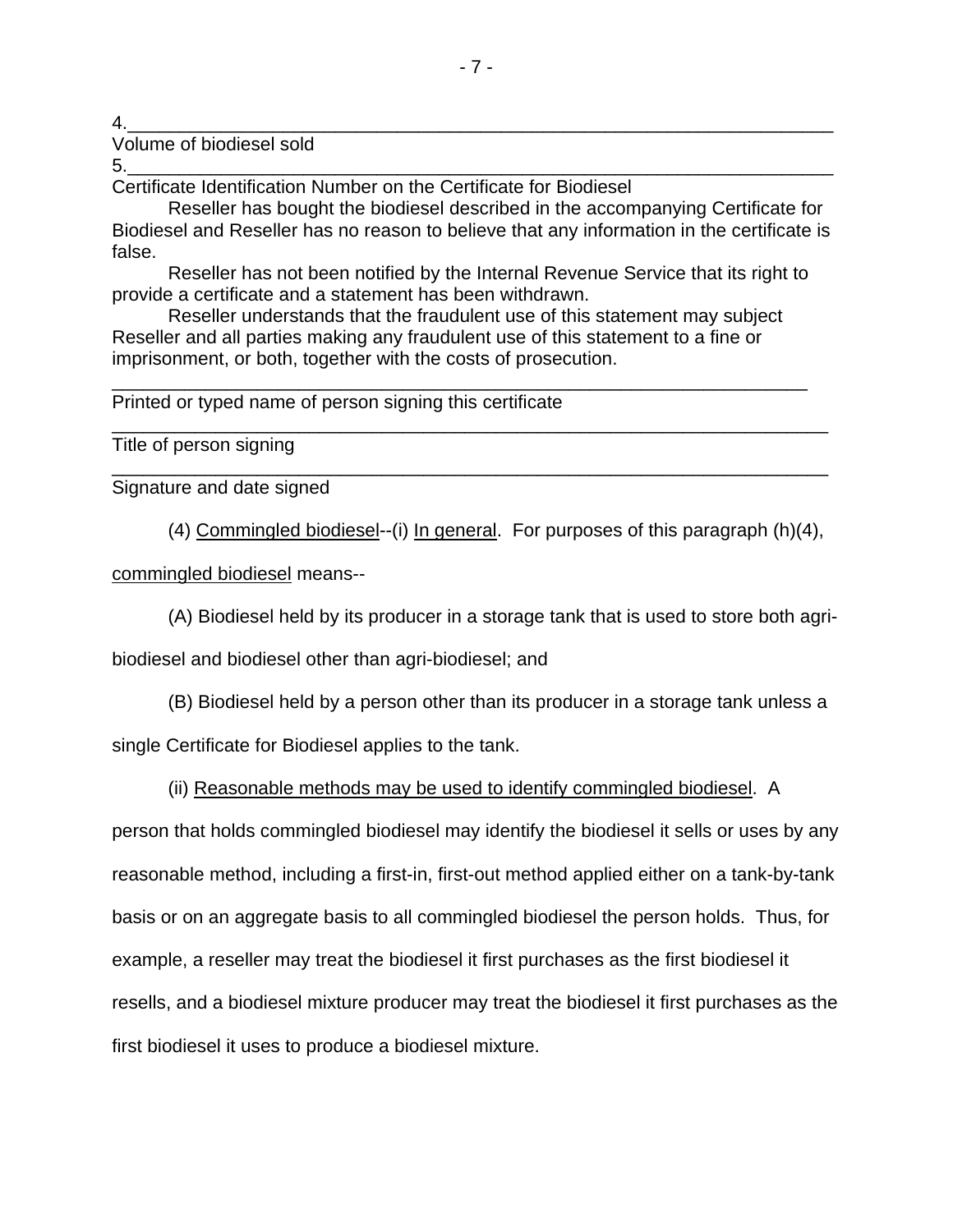(5) Effective date. This paragraph (h) of this section applies with respect to biodiesel sold or used by its producer after August 29, 2005, but taxpayers may rely on it as if it were applicable with respect to biodiesel sold or used by its producer on or before that date. In addition, the Internal Revenue Service may accept claims relating to biodiesel sold or used by its producer on or before August 29, 2005 if the claim evidences a good faith effort to comply with the applicable Code provision or the rules of Notice 2005-4 as in effect before August 29, 2005 and the Service can reasonably verify the amount of biodiesel and agri-biodiesel covered by the claim. \*\*\*\*\*

### Section 3. DEFINITION OF A BIODIESEL MIXTURE

 (a) Definition in the Code. Section 6426(c)(3) provides that biodiesel mixture means a mixture of biodiesel and diesel fuel (as defined in § 4083(a)(3)), determined without regard to any use of kerosene, that (1) is sold by the taxpayer producing the mixture to any person for use as a fuel, or (2) is used as a fuel by the taxpayer producing the mixture.

 (b) Explanation of terms--(1) The diesel fuel in a biodiesel mixture may be either dyed or undyed. However, taxpayers are reminded of the penalty in § 6715 for the willful alteration of the strength or composition of any dye in dyed fuel. Also see § 48.6715-1 of the Manufacturers and Retailers Excise Tax Regulations.

 (2) A biodiesel mixture generally is used as a fuel when it is consumed to produce energy. Thus, for example, a biodiesel mixture that is consumed in a furnace to produce heat is used as a fuel. However, the destruction of a biodiesel mixture in a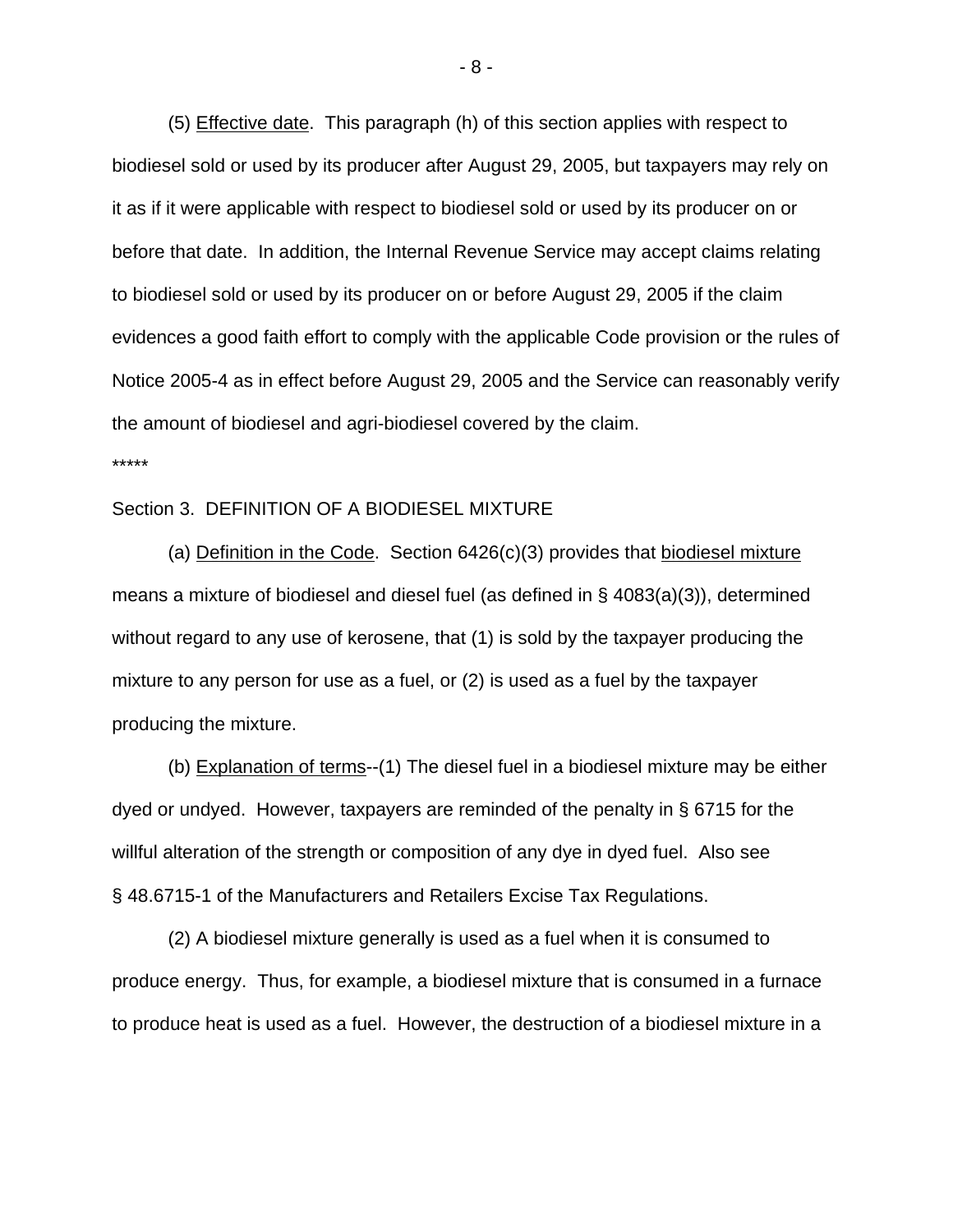fire or other casualty loss is not treated as use as a fuel.

 (3) A biodiesel mixture is a mixture of biodiesel and diesel fuel containing at least 0.1 percent (by volume) of diesel fuel. Thus, for example, a mixture of 999 gallons of biodiesel and 1 gallon of diesel fuel is a biodiesel mixture.

 (4) Kerosene in a mixture of biodiesel and diesel fuel is not included in the volume for purposes of determining whether the biodiesel mixture satisfies the volume requirements set forth in paragraph (b)(3) of this section. Further, the gallons of kerosene in the mixture of biodiesel and diesel fuel are not included in the gallons of biodiesel for which a credit or payment is allowed.

(c) Effective date--(1) In general. Paragraphs  $(b)(1)$ ,  $(2)$ , and  $(4)$  of this section are applicable January 1, 2005, the effective date of Notice 2005-4. Paragraph (b)(3) of this section applies with respect to mixtures produced after August 29, 2005 and, except as provided in paragraph (c)(2) of this section, is not taken into account in determining the tax treatment of any mixture produced on or before that date.

 (2) Reliance permitted in certain cases. A taxpayer may rely on paragraph (b)(3) of this section to claim a biodiesel mixture credit for a mixture produced on or before August 29, 2005 if the taxpayer has not taken any action inconsistent with the claim requirements under this notice such as providing a Certificate for Biodiesel or a Statement of Biodiesel Reseller with respect to the biodiesel in the mixture. Section 4. DEFINITION OF AGRI-BIODIESEL

(a) In general. Section  $40A(d)(2)$  defines agri-biodiesel as meaning biodiesel derived solely from virgin oils, "including" esters derived from virgin vegetable oils from

- 9 -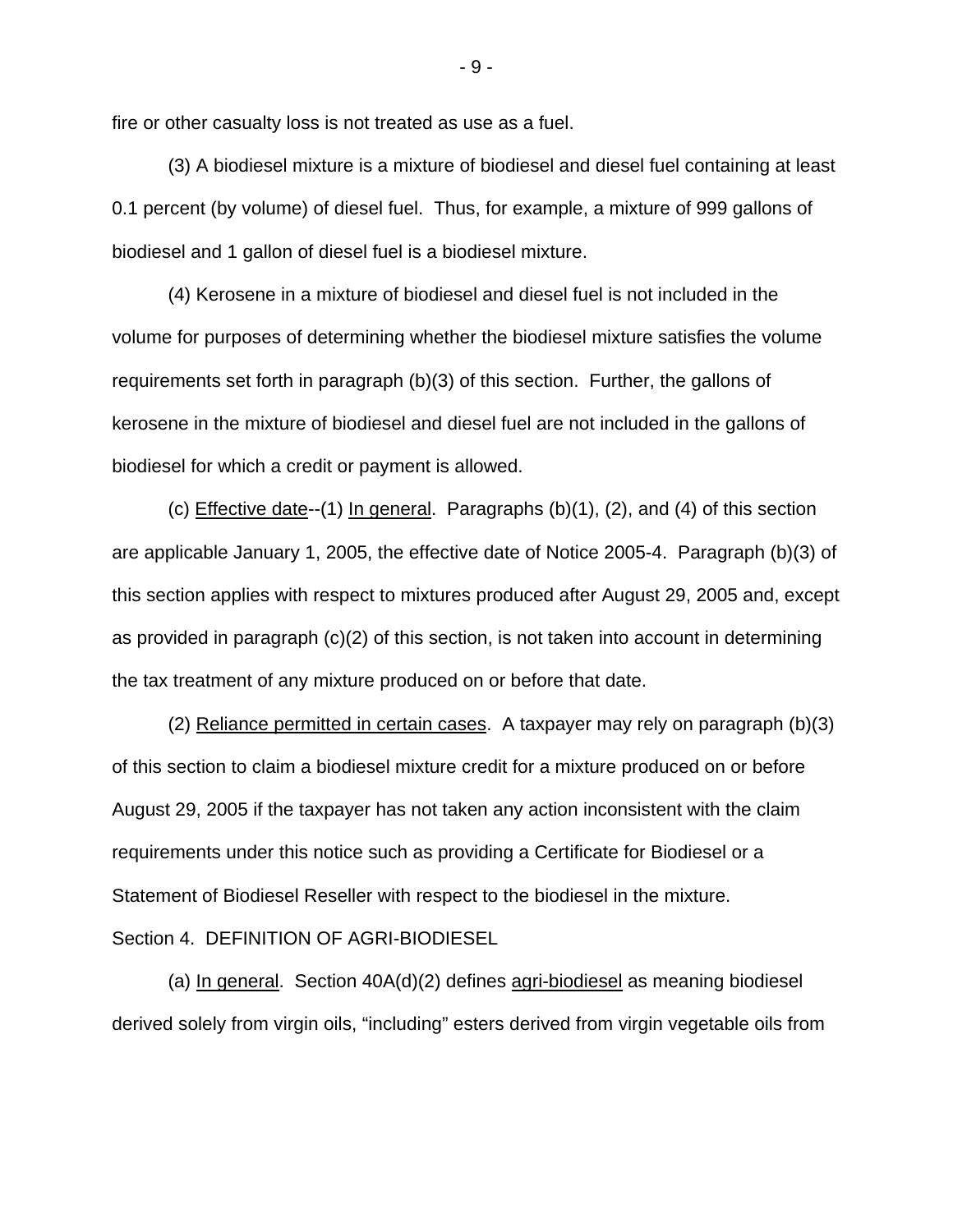corn, soybeans, sunflower seeds, cottonseeds, canola, crambe, rapeseeds, safflowers, flaxseeds, rice bran, and mustard seeds, and from animal fats. The language "including" indicates that this list is not exclusive. Thus, for example, biodiesel derived solely from virgin oils includes esters derived from palm oil and fish oil.

 (b) Commingled feedstock. If virgin oils and recycled oils are commingled for use as a feedstock in the production of biodiesel, the biodiesel is not derived solely from virgin oils as required by § 40A(d)(2).

 (c) Effective date. Paragraph (a) of this section is applicable January 1, 2005, the effective date of Notice 2005-4. Paragraph (b) of this section applies with respect to biodiesel produced after August 29, 2005.

Section 5. CLAIMS FOR PAYMENTS THAT EXCEED THE ALLOWABLE CREDIT

 (a) Background. Section 6426 generally allows a biodiesel mixture credit against any tax imposed by § 4081, including those taxes unrelated to biodiesel mixtures or alcohol mixtures. The § 6426 credit is claimed on a Form 720, Quarterly Federal Excise Tax Return, which is filed at the end of each quarter. Section 6427(e)(1) generally allows a payment relating to a person's production of a biodiesel mixture. The § 6427(e)(1) payment may be claimed before Form 720 is due and as often as once a week if certain conditions are met. However, § 6427(e)(2) provides that no amount is payable under § 6427(e)(1) for any mixture with respect to which an amount is allowed as a credit under  $\S$  6426. If a claim is made under  $\S$  6427(e) for an amount that is allowable as a credit under § 6426, section 2(d)(2) of Notice 2005-4 provides that payment under § 6427(e) is treated as an excessive amount under § 6206. Unless this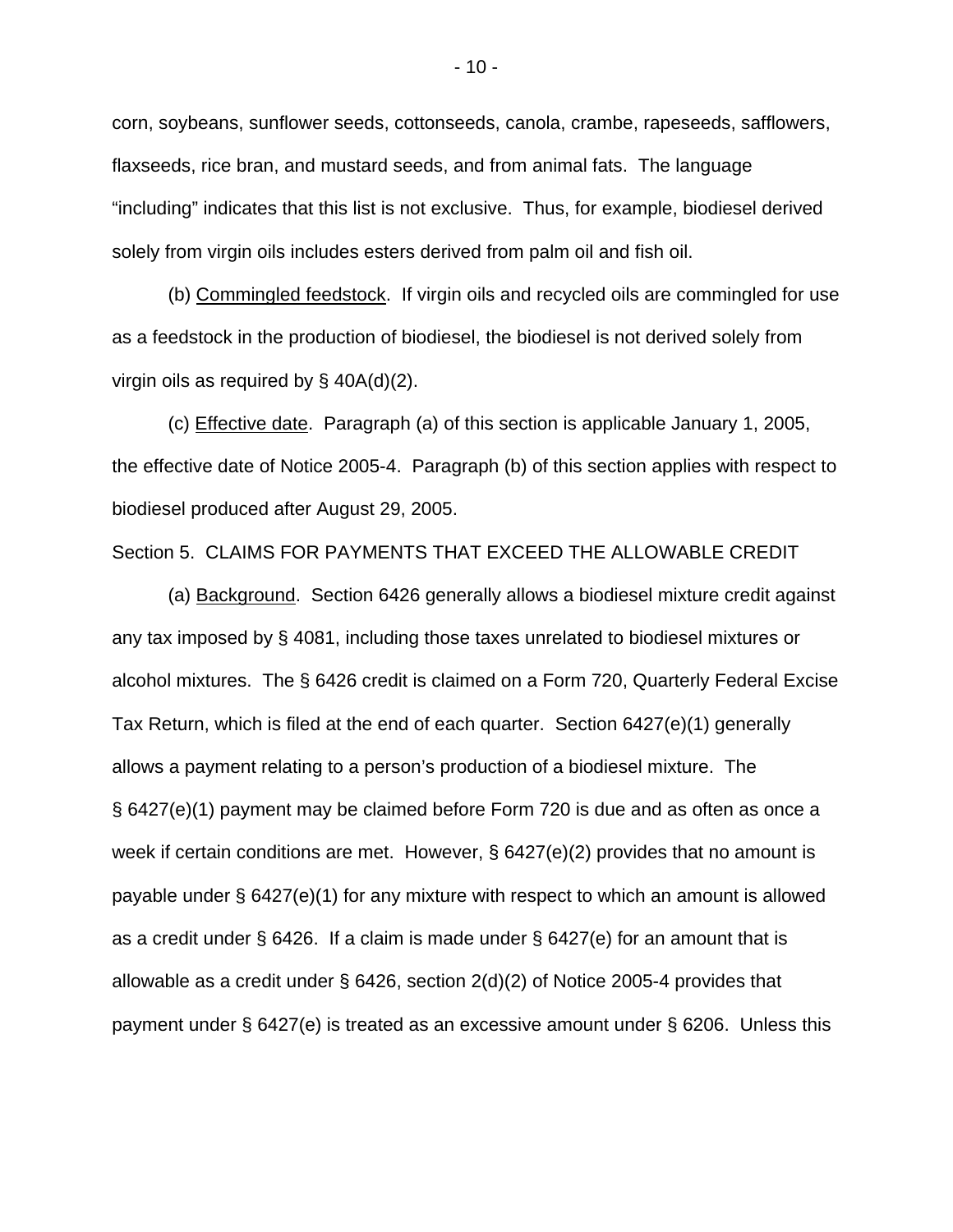excessive amount is repaid with interest before the due date of the Form 720 on which the credit under § 6426 is allowable, it may be assessed as if it were a tax imposed by § 4081 and a penalty under § 6675 may be imposed.

 (b) Computation of payment limitation. A person producing biodiesel mixtures outside the bulk transfer/terminal system and liable for tax imposed by § 4081 solely because of the removal or sale of the mixtures can avoid making excessive claims for payment under § 6427(e) by limiting claims filed on a form other than Form 720 to--

(1) 75.6 percent of the total credits and payments allowable with respect to agri-

biodiesel used to produce the mixtures (24.4 percent of the allowable credits and

payments must be claimed on Form 720); and

 (2) 51.2 percent of the total credits and payments allowable with respect to biodiesel other than agri-biodiesel used to produce the mixtures (48.8 percent of the allowable credits and payment must be claimed on Form 720).

(c) Example. The following example illustrates the application of this section:

(1)  $\overline{P}$  is a biodiesel mixture producer.  $\overline{P}$  produces blended taxable fuel outside of the bulk transfer/terminal system by adding biodiesel to taxed diesel fuel. See  $\S$ § 48.4081-1(c)(1) and 48.4081-3(g). P has no § 4081 liability other than its liability as a blender on its sale of the biodiesel mixture. During the period August 1 through August 10, 2005, P uses 5,000 gallons of agri-biodiesel to produce a biodiesel mixture. The total of the credits and payments allowable with respect to the biodiesel used to produce the mixture is \$5,000 (5,000 x \$1.00).

(2) On August 11,  $P$  files Form 8849, Claim for Refund of Excise Taxes, for the period August 1 - August 10. To avoid an excessive claim, P limits the claim on Form 8849 to \$3,780 (75.6 percent of \$5,000) reporting 3,780 gallons of agri-biodiesel.

(3) On Form 720, Quarterly Federal Excise Tax Return,  $P$  reports liability for IRS No. 60(c) of \$1,220 (5,000 gallons X \$.244) and claims a credit on Schedule C for  $$1,220$  (24.4 percent of  $$5,000$ ) for the period August 1 – August 10, reporting on Schedule C 1,220 gallons of agri-biodiesel.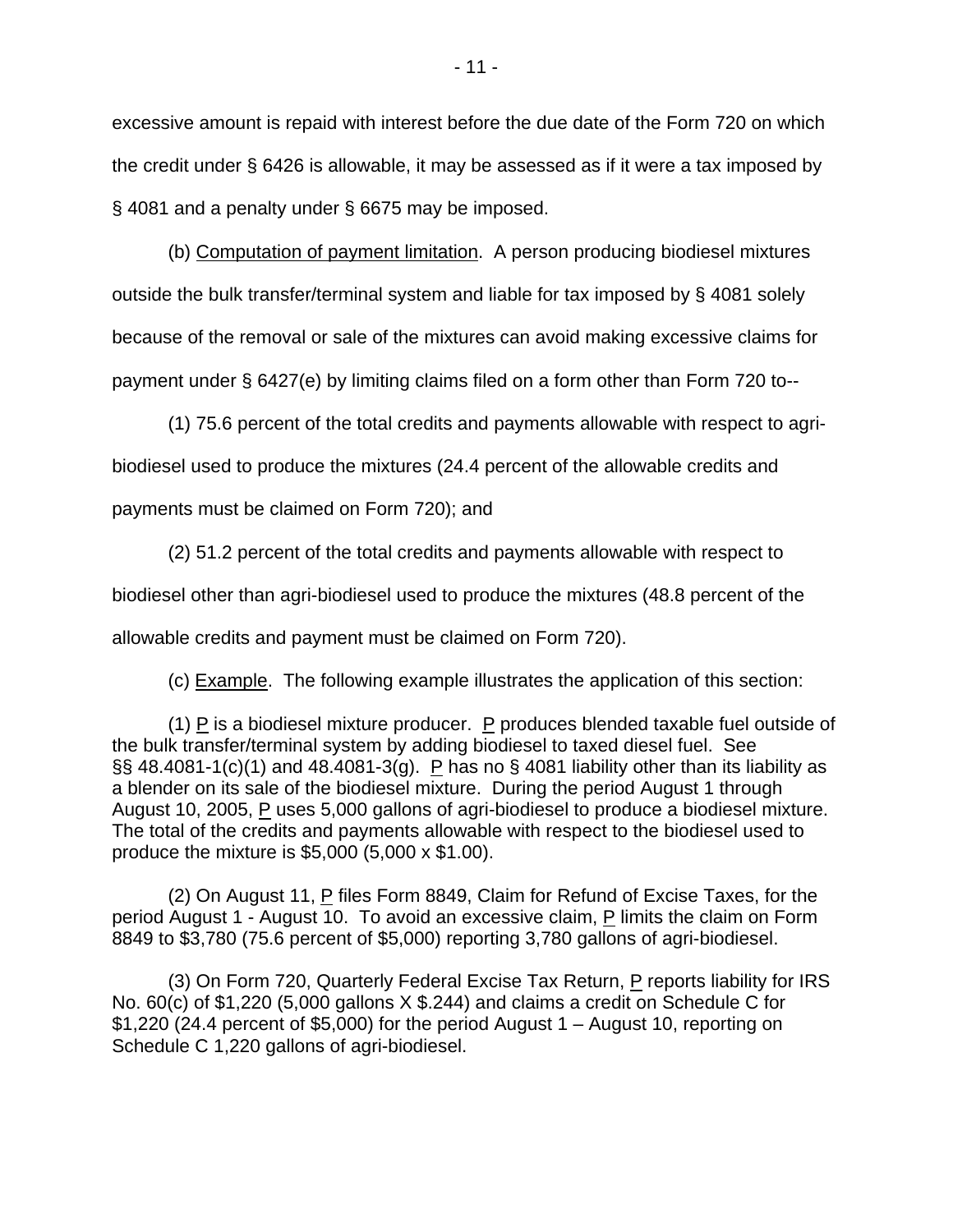(d) Effective date. This section is applicable January 1, 2005, the effective date of Notice 2005-4.

### Section 6. AVIATION-GRADE KEROSENE

 (a) In general--(1) Section 4 of Notice 2005-4 provides guidance on the taxation of aviation-grade kerosene under the Act. Under sections 4(d) and 4(e), a position holder is not liable for tax if, among other conditions, it obtains a certificate from the operator of the aircraft into which the aviation-grade kerosene is delivered. This certificate, described in section 4(g), is signed by the aircraft operator and includes the name of the position holder.

 (2) In a so-called "flash title transaction," the position holder sells (as defined in § 48.0-2(a)(5)) the aviation-grade kerosene to a wholesale distributor (reseller) that in turn sells the kerosene to the aircraft operator as the kerosene is being removed from a terminal into the fuel tank of an aircraft.

 (3) For purposes of determining whether the conditions of sections 4(d)(1)(ii) and 4(e)(2) of Notice 2005-4 are met in a case described in paragraph (a)(2) of this section, the position holder will be treated as having a certificate (in the form described in section 4(g)) from the operator of the aircraft if: (i) the aircraft operator puts the reseller's name, address, and employer identification number on the certificate in place of the position holder's name, address, and employer identification number; and (ii) the reseller provides the position holder with a statement of aviation-grade kerosene reseller. The reseller statement is a statement that is signed under penalties of perjury by a person with authority to bind the reseller; is provided at the bottom or on the back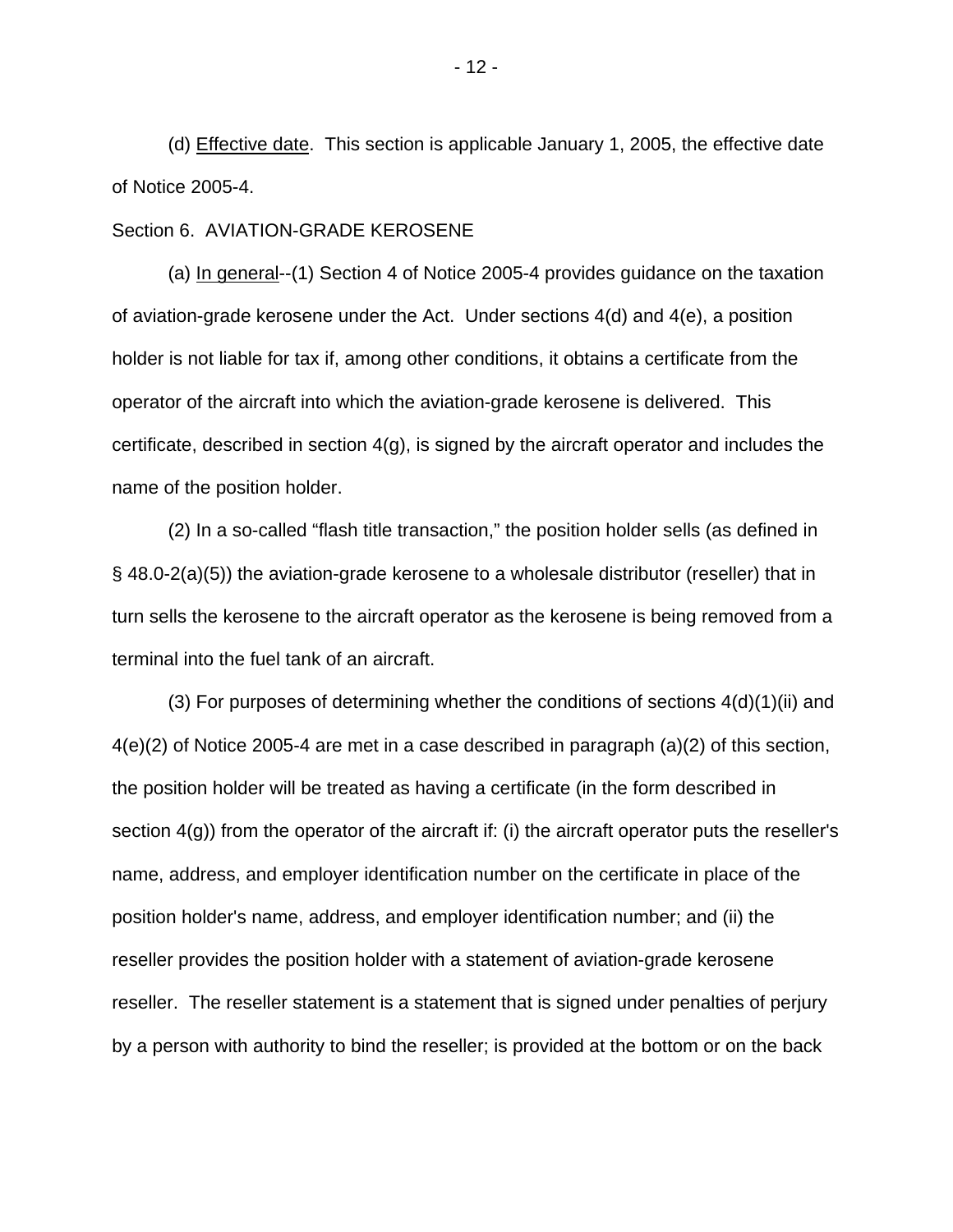of the certificate (or in an attached document); and contains the reseller's name, address, and employer identification number, the position holder's name, address, and employer identification number, and a statement that the reseller has no reason to believe that any information in the accompanying aircraft operator's certificate is false.

 (b) Effective date. This section is applicable August 29, 2005. Section 7. CORRECTION TO NOTICE 2005-4

 The last sentence of section 2(a) of Notice 2005-4 is revised to read as follows: Under the Code's coordination rules, the sum of all credits and payments per gallon of alcohol or biodiesel may not exceed the credit rate per gallon prescribed in § 40 or 40A, whichever is applicable.

### Section 8. PAPERWORK REDUCTION ACT

 The collection of information contained in this notice has been reviewed and approved by the office of Management and Budget (OMB) in accordance with the Paperwork Reduction Act (44 U.S.C. § 3507) under control number 1545-1915.

 An agency may not conduct or sponsor, and a person is not required to respond to, a collection of information unless the collection of information displays a valid OMB control number.

The collections of information in this notice are in the following sections.

 Section 2 of the notice describes the statement that the biodiesel reseller must give to its buyer with respect to the biodiesel mixture credit or biodiesel credit.

 Section 6 of the notice describes the statement that an aviation-grade kerosene reseller must give to the position holder of aviation grade kerosene.